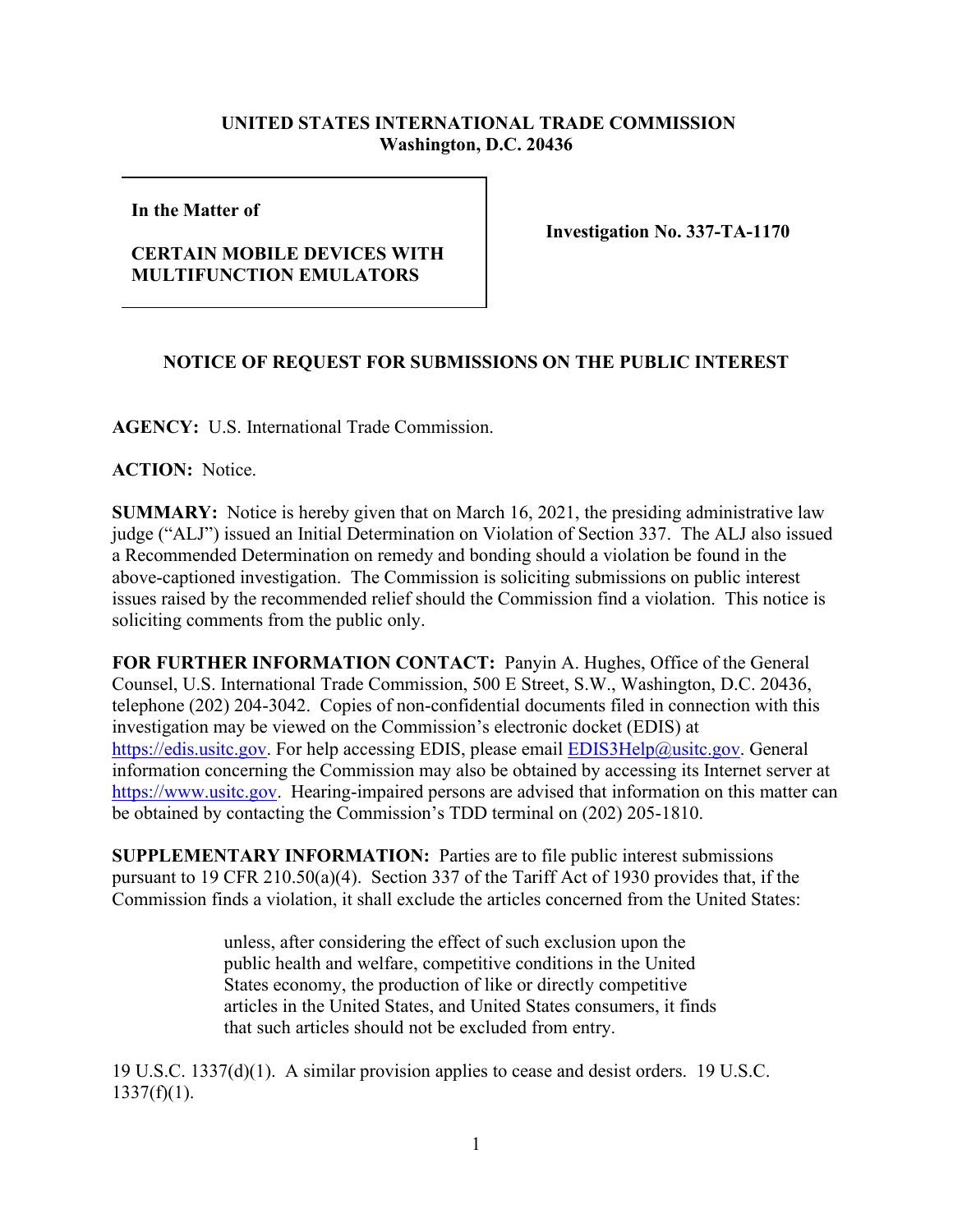The Commission is soliciting submissions on public interest issues raised by the recommended relief should the Commission find a violation, specifically: a limited exclusion order directed to certain mobile devices with multifunction emulators imported, sold for importation, and/or sold after importation by respondents Samsung Electronics Co., Ltd. and Samsung Electronics America, Inc. (collectively, Samsung); and cease and desist orders directed to Samsung.

The Commission is interested in further development of the record on the public interest in this investigation. Accordingly, members of the public are invited to file submissions of no more than five (5) pages, inclusive of attachments, concerning the public interest in light of the ALJ's Recommended Determination on Remedy and Bonding issued in this investigation on March 16, 2021.Comments should address whether issuance of the recommended remedial orders in this investigation, should the Commission find a violation, would affect the public health and welfare in the United States, competitive conditions in the United States economy, the production of like or directly competitive articles in the United States, or United States consumers.

In particular, the Commission is interested in comments that:

- (i) explain how the articles potentially subject to the recommended remedial orders are used in the United States;
- (ii) identify any public health, safety, or welfare concerns in the United States relating to the recommended orders;
- (iii) identify like or directly competitive articles that complainant, its licensees, or third parties make in the United States which could replace the subject articles if they were to be excluded;
- (iv) indicate whether complainant, complainant's licensees, and/or third-party suppliers have the capacity to replace the volume of articles potentially subject to the recommended orders within a commercially reasonable time; and
- (v) explain how the recommended orders would impact consumers in the United States.

Written submissions must be filed no later than by close of business on April 15, 2021.

Persons filing written submissions must file the original document electronically on or before the deadlines stated above. The Commission's paper filing requirements in 19 CFR 210.4(f) are currently waived. 85 FR 15798 (March 19, 2020). Submissions should refer to the investigation number ("Inv. No. 337-TA-1170") in a prominent place on the cover page and/or the first page. (*See Handbook for Electronic Filing Procedures,* 

*[https://www.usitc.gov/documents/handbook\\_on\\_filing\\_procedures.pdf.](https://www.usitc.gov/documents/handbook_on_filing_procedures.pdf)*). Persons with questions regarding filing should contact the Secretary (202-205-2000).